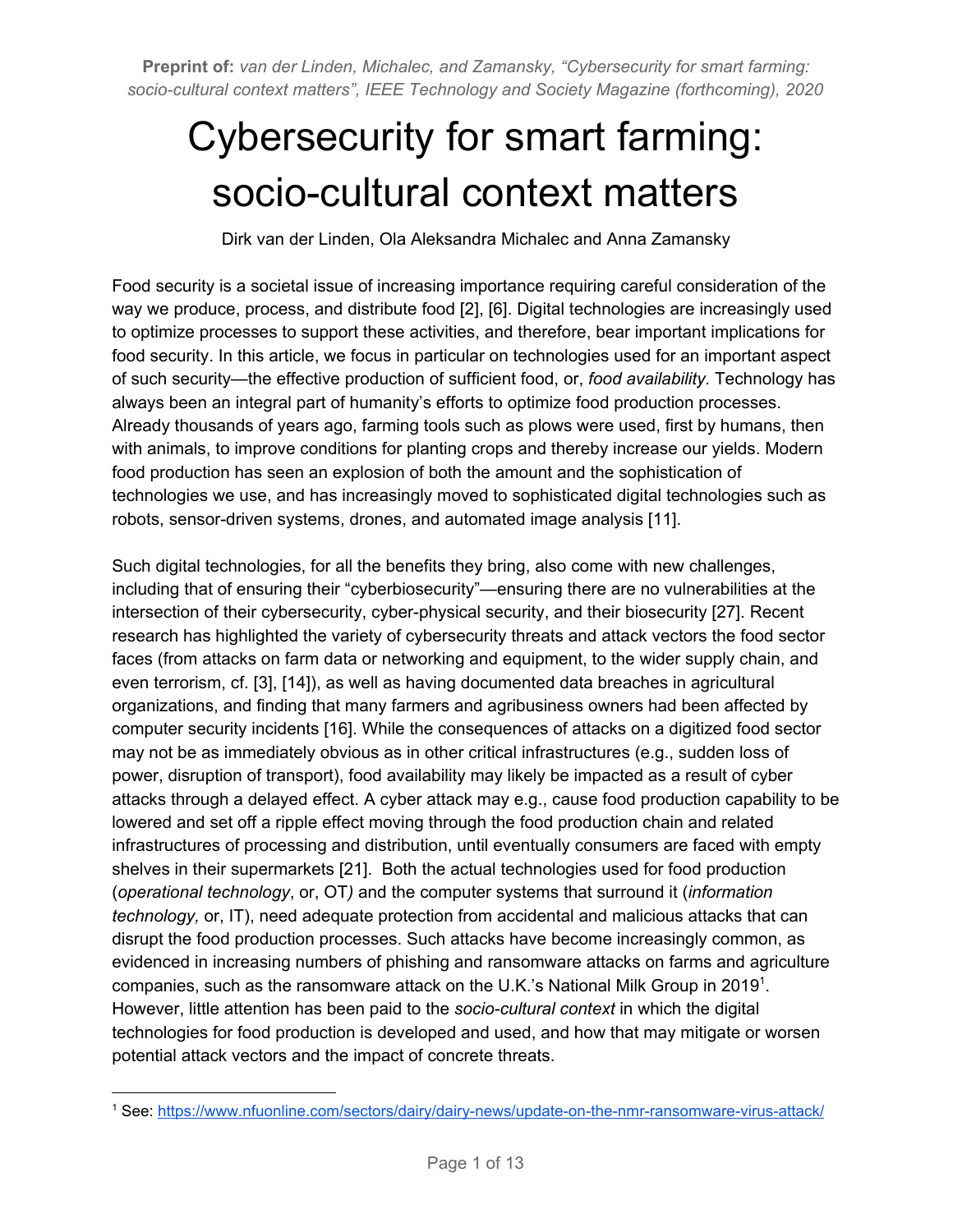To that end, this article has two purposes: (1) to start a discussion on how the food sector is stimulated to increasingly adopt new digital technologies, without having as much opportunity to consider its cybersecurity implications, and (2) to shed light on how socio-cultural context is intertwined with the development and use of cyber secure technologies, and how unforeseen risks may arise when technologies developed in one socio-cultural context is adopted in others. We do so by analyzing the conflicting demands on use of technologies in the food sector in the U.K. on the one hand, and lack of support for its cybersecurity on the other hand, followed by an exploratory case study of what drives the development and use of a technological solution for dairy farming developed in Israel, now increasingly adopted in the U.K.

# **The digitized food sector: technology first, cybersecurity later?**

The U.K. government, through the Department for Environment, Food and Rural Affairs (DEFRA), heavily promotes the adoption of operational precision agriculture technologies in order to stimulate increased efficiency of its food (production) sector [17]. Research has shown that such technologies exhibits rapid adoption patterns [24], meaning that once some farms adopt a particular type of technology, it is likely to quickly spread throughout the sector and be adopted by other farmers. Moreover, the sector typically favors technologies which can be readily bought and implemented 'off the shelf', which has been shown to cause rapid wide-scale adoption [28]. The food sector is thus pressured to quickly adopt new technologies both vertically (i.e., the government stimulating adoption of new technology), and laterally (i.e., competitors adopting new technology), giving it little time to perform meaningful in-depth reflections on how these technologies will change the nature of their work and what new risks and threats it may bring.

In 2017, the U.K. Government explicitly called to defend the food sector from deliberate attacks, including "*cyber enabled industrial espionage, or hacking—gaining unauthorized access to computer systems, perhaps with malicious intent*" [18]. Yet, even though there is a relevant EU Directive on security of network and information systems for critical national infrastructure (the "NIS" Directive), the U.K. Government has not included the food sector to fall within its remit. While farmers and other stakeholders in the food sector have explicitly called for the NIS directive to apply to the food sector in order to increase cybersecurity standards, doing so is postponed until the legislation's first re-evaluation [19]. Moreover, while relevant Publicly Available Specifications (PASs) sponsored by the U.K. Government [18] describe several cyber threats that the food sector needs to deal with (e.g., DDOS attacks on web-based ordering systems, loss of GPS-based navigation, ex-filtration of sensitive data due to phishing emails), little guidance is yet given to how to safely and effectively adopt novel technologies while explicitly understanding what consequences the assumptions of their design entails. There is thus a clear threat to the food sector from massive disruption as a result of cyber attacks, as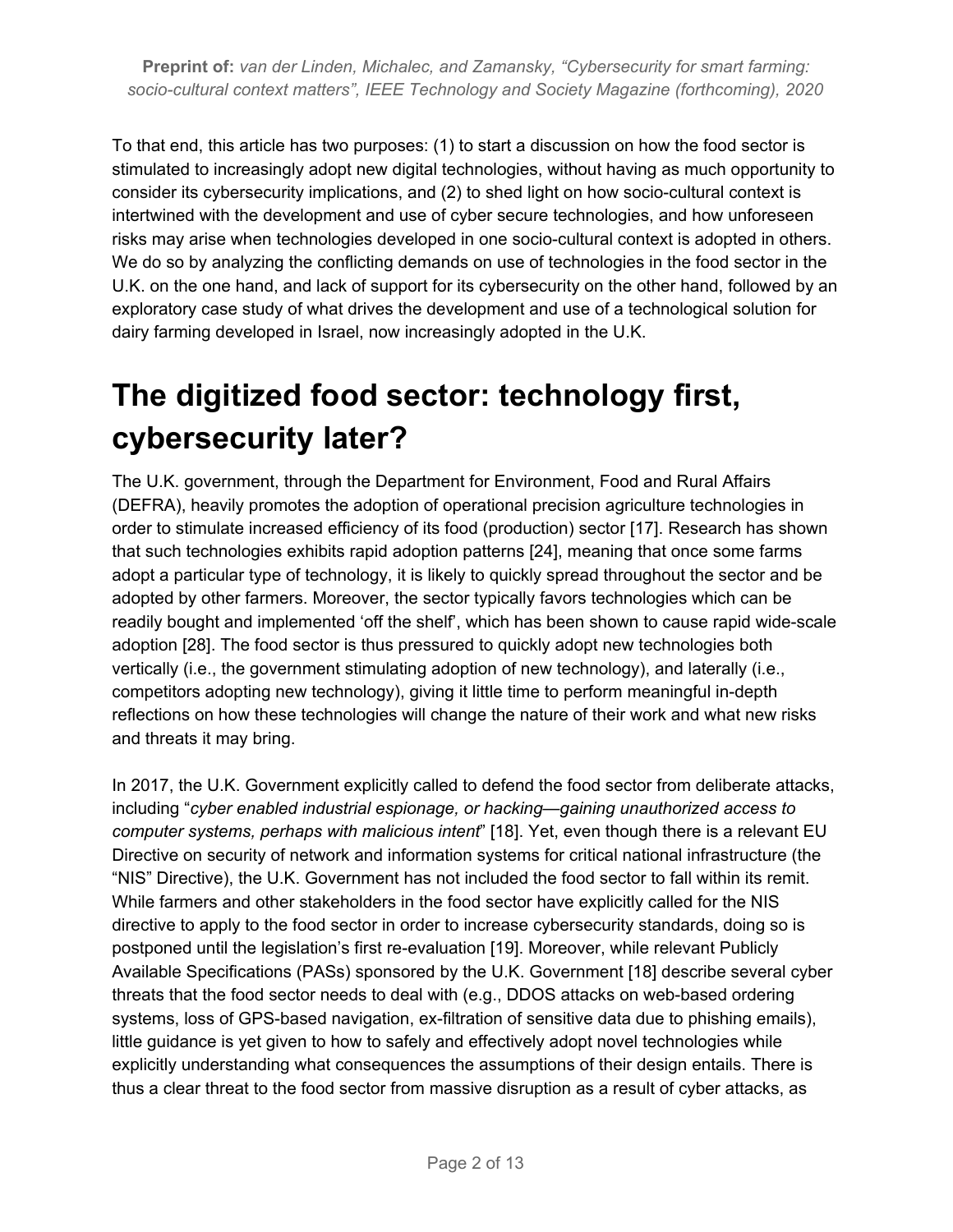technologies are increasingly adopted and quickly spread throughout the sector, without allowing for the time to consider its impact on security (i.e., technology first, cybersecurity later). Because the U.K. produces almost half of the food it consumes [30] this may be even more critical, as disruptions in internal food production will make the food sector not resilient to cope with disruptions from attacks.

Cyber attacks against the food sector may target both the operational technology (i.e., the actual technologies 'in the field'), as well as the information technology (i.e., the computer systems used to control and manage those technologies). Moreover, such technologies adopted by the U.K. food sector may have been originally developed anywhere in the world. Technology is not developed in a vacuum, but it is a subject to socio-cultural differences in how we approach and value both problems and their solutions (cf. [20]). Thus, the way technologies were developed may have been guided by completely different assumptions and attitudes, whether stemming from the culture of the society it was developed in, or the culture from the organization and sector within that society. As a result, technological solutions that make sense in one socio-cultural context may not make sense in another (cf. [33]). This makes it all the more critical for a sector where technologies are rapidly adopted and diffused. We, therefore, ought to understand how the assumptions and expectations from a particular socio-cultural context where the innovation was originally developed may or may not transfer well to its new location.

However, most of the existing research on cybersecurity in the food sector does not yet address these assumptions and demands, instead focusing on technical aspects, or proposing frameworks focused on data analytics and economic incentives. For example, Chi et al. proposed a framework incorporating the detection of false positives in sensor data, implementation of access control, and using encryption [8]. Other industrial reports focus primarily on *perceived* risks and threats (e.g., [5]), which has led to researchers offering quantitative prediction models for vulnerability of technologies in the food sector [34]. Hecht et al., on the other hand, have offered one of the few in-depth qualitative work identifying a wider variety of factors contributing to (lack of) resilience in the urban food supply chain [15], noting the importance of the social environment and organizational culture. The food sector displays multiple systemic qualities: complexity, interconnectedness, path-dependency, non-linearity; so goes the argument for the societal challenges surrounding innovation in that sector [32]. Cybersecurity, privacy, transparency of data, sustainability, safety and equitable access—all these issues depend on each other and ought to be considered in their broader socio-cultural context to improve resilience of a sector as a whole [26]. This article will demonstrate how opening up a debate on the socio-cultural dimensions of cybersecurity in food production innovation will inevitably lead to re-conceptualizing cybersecurity away from purely technical issues and solutions.

In summary, ignoring the interdependencies between the elements of the food system could lead to a potential "perfect storm"' of conditions to affect the U.K.'s food availability should malicious actors be able to successfully disrupt food and agriculture processes by exploiting vulnerabilities in operational precision agriculture technologies or the information technology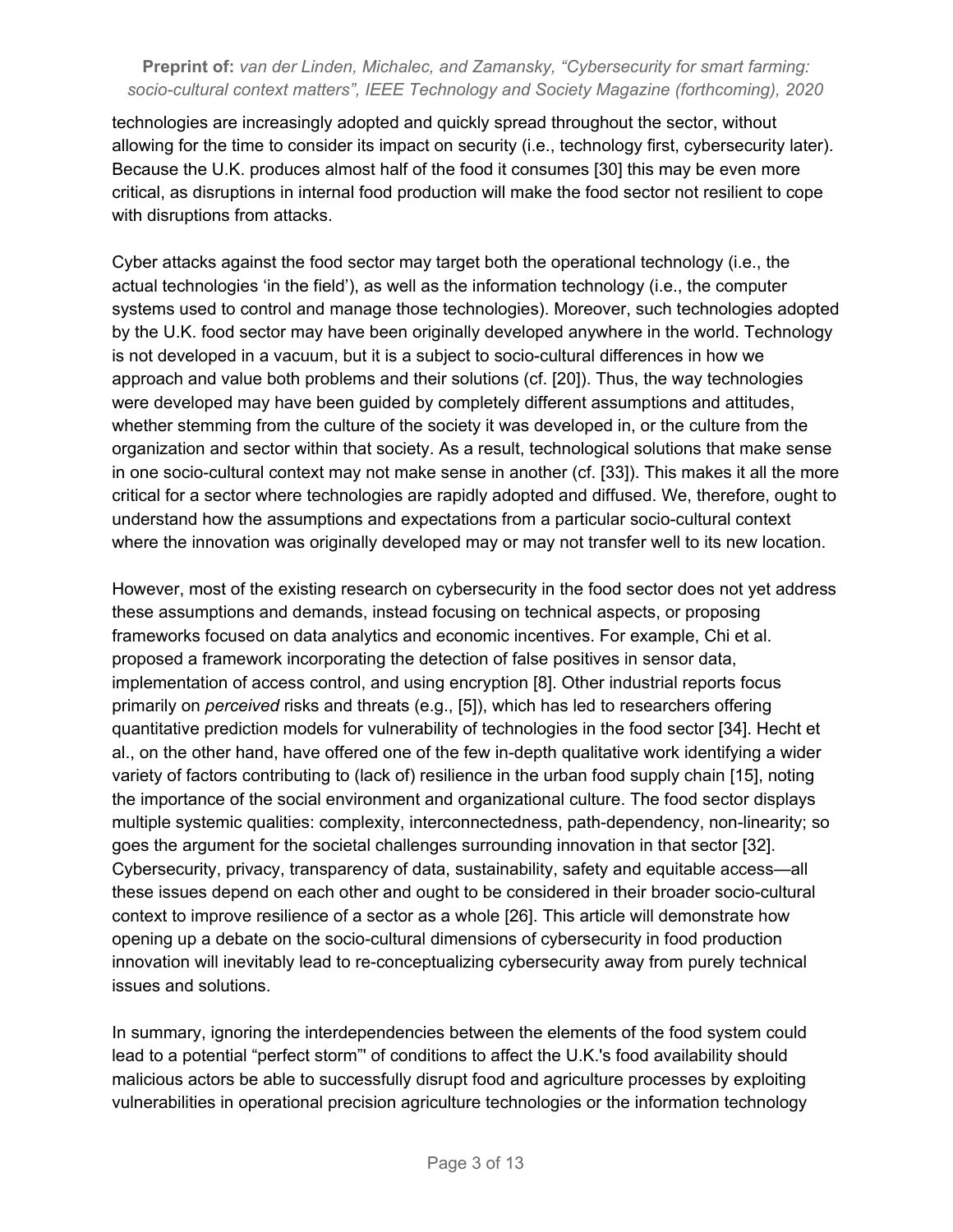controlling it—similar to the impact the WannaCry ransomware attack had on the the U.K.'s National Health Service [9].

### **Case study—precision dairy farming**

With this case study, we aimed to construct a snapshot of the different considerations and attitudes towards cybersecurity across different stakeholders of the food sector, focusing specifically on the dairy farming sector in Israel. We focus on this case because the dairy industry leads the technology in precision livestock farming [25], and Israel is a global leader in the dairy industry (cf. [29]), which makes it particularly relevant to understand how new innovative technologies may come about. In our analysis, we compare case study data from Israel (technology developers and early adopters) with the political and commercial context of the UK, where the efforts to mobilise early-adoption of precision agriculture are taking place [10].

We performed a qualitative study using in-depth semi-structured key informant interviews [23] and site visits, interviewing key stakeholders to build a picture of the cybersecurity situation for dairy farming in Israel over the span of two weeks. As it is challenging to conduct interview-driven studies in commercial sectors where the aim is to get participants to reveal critical information about the security of products they develop or use [12], [13], we opted to build an in-depth case study, building rapport with key informants, and using multiple data points obtained through interviews at different times. We selected participants according to the different roles they play in the context of precision farming and their ability to provide further insight into key issues perceived by colleagues in their field (i.e., using them as *key informants* to further understand attitudes and requirements from these type of stakeholders). We interviewed the chief technoloy officer (CTO) of a leading commercial vendor which provides sensor equipment to farms, a farmer using the vendor's technology able to speak of other colleagues' attitudes and opinions, and a risk analyst from an international strategy firm tasked with analyzing cybersecurity of various sectors. We spoke to interviewees multiple times, and performed site visits to a farm using the vendor's product to gain a better understanding of the developed technology. Due to the sensitive nature of discussing security concerns of a commercially available product, we do not disclose the identities of the interviewees or their organizations. We obtained approval from our Institutional Review Board (IRB) before any empirical work began. We did not capture any personal information from interviews.

Participants were read an informed consent form, and verbally consented to participating in the study. We used a common interview guide based (shown in the Appendix) on questions and items from recent work on secure development [1] and precision agriculture cybersecurity frameworks [8], [34], tailoring the questions to each participant to account for their different roles and relation to the food sector and/or the dairy farming technology. Interviews took place at different sites or via online calls. One researcher conducted all interviews, sometimes accompanied by a second researcher, which we did in order to build up rapport and trust given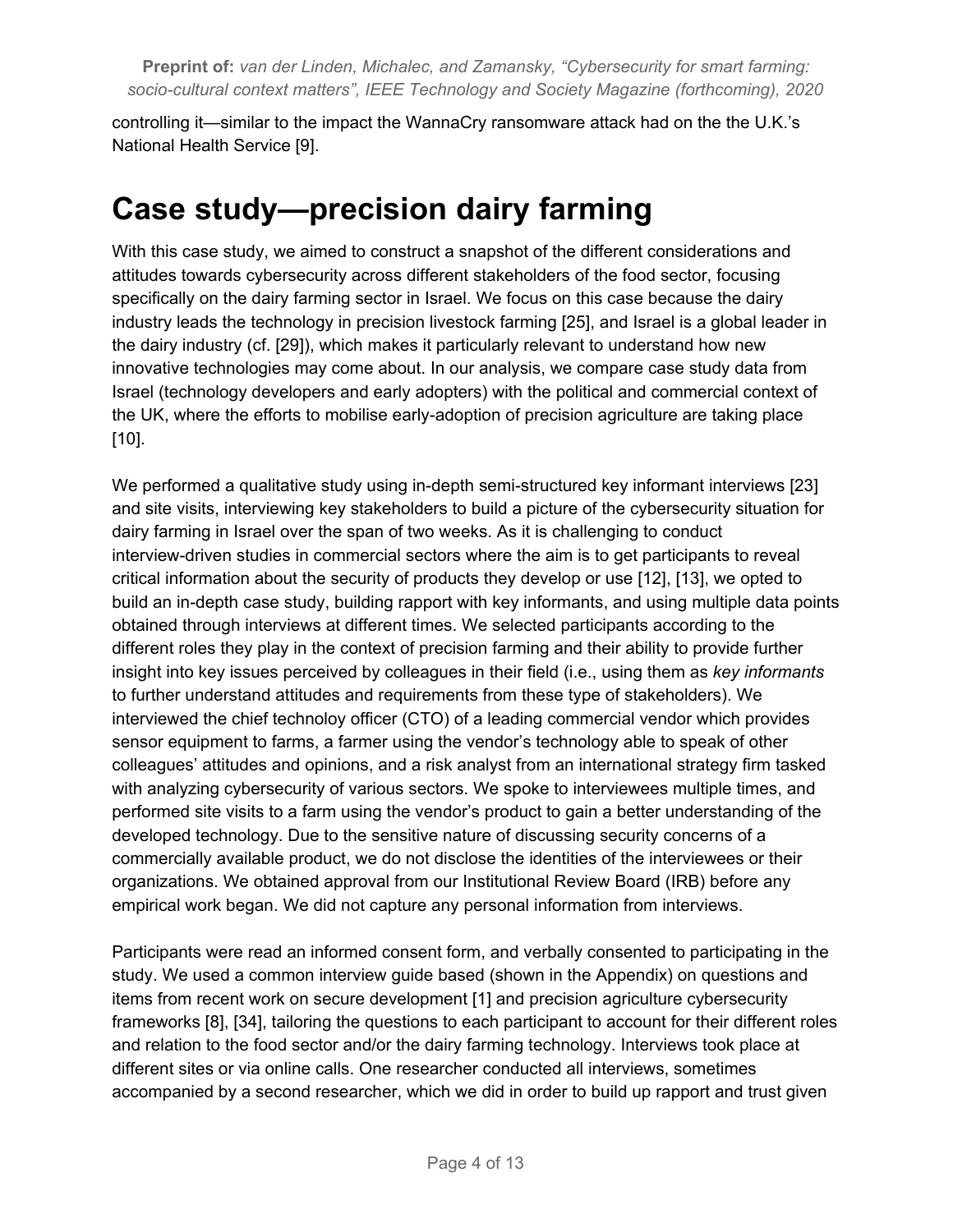the potentially sensitive nature of these discussions focusing on security of technology they developed and used. Due to the potentially sensitive topic of the interviews did not record participants, instead taking notes to inform further analysis of findings. No reimbursement was given for participants.

Using the notes taken during the interviews, two authors iteratively discussed the findings, developing a conceptual framework of the key concepts raised by participants. They did so focused on fostering discussion and building towards a shared understanding of key points discovered in the interviews, to uncover the attitudes towards cybersecurity across stakeholders, guided by Barbour's reflection on qualitative research noting that "what is ultimately of value is the content of disagreements and the insights that discussion can provide for refining coding frames." [4]

The descriptive case study is structured in three parts, discussing (1) what the technology developed by the vendor does, (2) what its key requirements are from the vendor and user perspectives, and (3) how the technology is used and how cybersecurity considerations from both vendo and user follow from that.

### *Description of the technology for sensor-driven dairy farming*

The vendor is a leading commercial company which provides sensor-driven technologies for precision farming, used by dairy farms across the world ranging in size from e.g., 50 to 400 cows. The technological solution, is, to put it simplified, a sensor-based system for the monitoring of data relevant to health and welfare of livestock. The operational technology consists of physical sensors which are worn by individual cows, capturing e.g., activity data and vital signs. This data is then relayed towards a central information system where farmers can monitor all captured data. The software analyzes this data to provide further decision-making support on important livestock performance aspects which may impact the quality of the produced milk, giving indicators for e.g., stress levels, feeding patterns, or metabolic changes.

### *Requirements for the technology—data is everything*

If one thing became apparent from our interviews, it is that *data is everything*. From the vendor's point of view, data quality is central in developing an efficient system for dairy farming, as the data forms the basis to inform any of the farmers' decision-making. Most development thought and effort thus goes towards the sensors, assessing what kinds of data can be acquired of the cow, and how these data can be of value to farmers. Data quality, is thus the name of the game, and development of the technology focuses on capturing as much meaningful actionable data to support understanding livestock physiology and behavior.

This aligns well with the priorities of farmers, whose main focus is to use data to understand their livestock—tracking individual cows to know when to inseminate, generating patterns of feed intake, understanding behavioral factors affecting their health and welfare. Effectively, the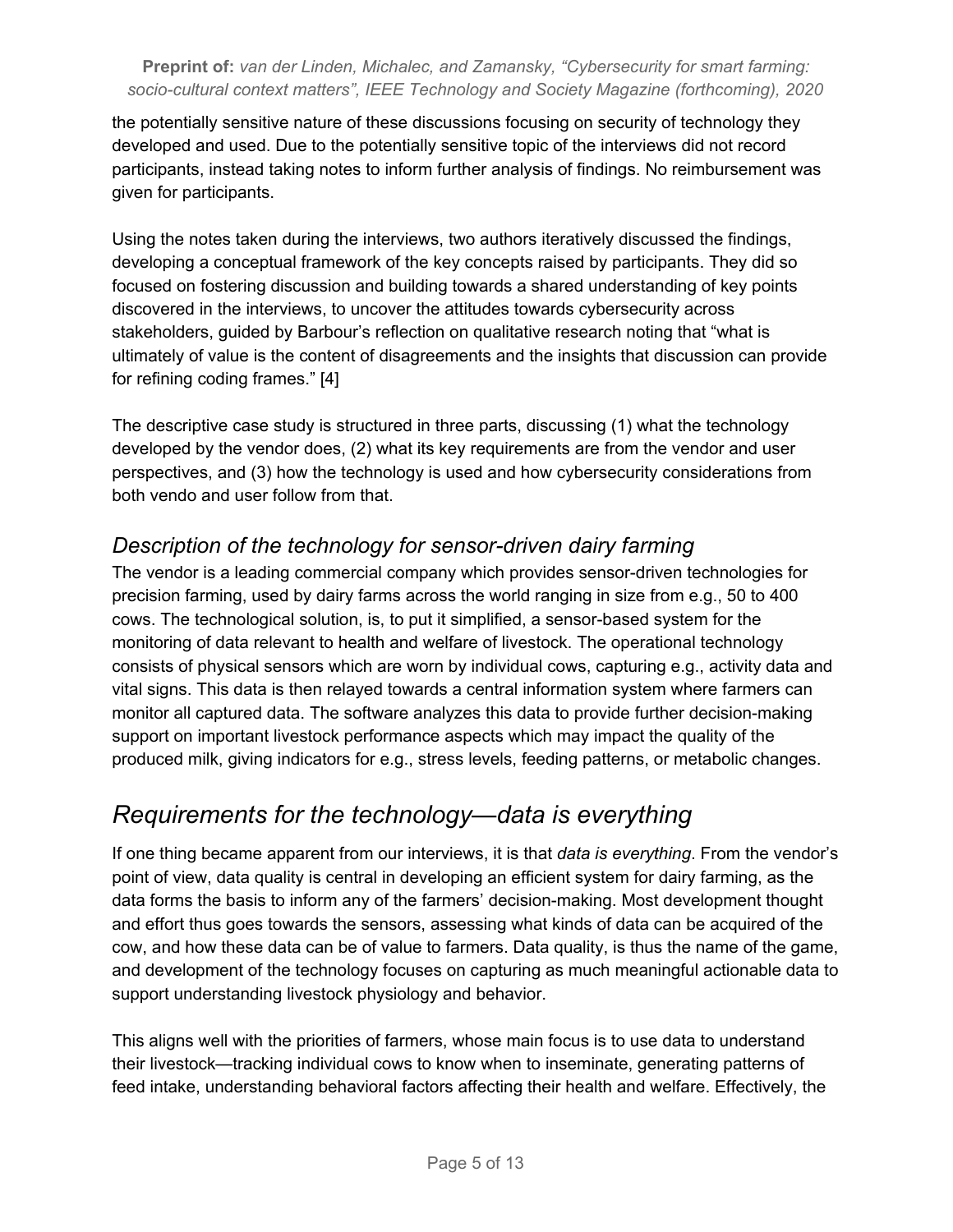farmer noted that they and their colleagues make all decisions based on aggregated data, so their priority is to get high quality data, and as much of it as possible.

The farmer we interviewed was relatively new to the profession, having been a dairy farmer only for the past three years. Of those three years, he has always used sensor technologies, never considering it a challenge to implement and use it, noting that *"farmers have always used technologies to understand their cows for as long as they have existed."* The farm they work at has been in business for over 15 years. Different kinds of technologies have come and gone since then, with farm management adopting new technologies when it allowed them to obtain more data about their cattle. Their requirements are to obtain more and more data, effectively to build a detailed model of each individual cow from birth, to analyze how they will behave, and whether they will become an effective dairy cow. When pressed on what future technologies could, or should, hold, the answer was similar: more, detailed data, going to the level of individual genetic information of each cow. They explained this would be great from a business point of view, as the cost involved in raising a cow to adulthood is significant, and, should they not be as productive as desired, selling them as meat cows only allowed to recoup some of the expenses involved in raising them.

Given the focus on data, basic cybersecurity efforts proposed in literature (e.g., [8], [34]) are important to consider, such as at least ensuring (1) abnormal measurement detection, (2) access control, and (3) encryption. Detection of abnormal measurements is indeed seen as vital by the developer given the data-driven nature of the technology and significant development efforts go towards it. Access control is currently implemented, but limited to sensitive data, such as current research or commercial data. However, most, if not all data is freely shared owing to the socio-cultural origin of the agriculture sector in Israel, leading stakeholders to not perceive significant threats that a malicious actor could carry out with livestock data. Encryption, however, is not as widely used, likely due to similar attitudes of data being freely shared and perceptions of that it would be counterproductive to avoid easy access to it.

### *Using the technology—not all threats are perceived equally by vendors and users*

We further built a more accurate understanding of what threats the food sector in general, and digitized food production organizations (such as precision livestock farming) in particular, face in Israel. We interviewed a managing research director of cybersecurity, who focused on modeling and understanding cyber attacks and risks, including those present in critical infrastructures, including the food sector.

The primary threat faced by food production companies is similar to that in many other contexts. There is little evidence of malicious nation state actors or their proxies engaged in cyber attacks, but there is real-world evidence of attacks conducted by smaller scale cyber criminals motivated by economic incentives (i.e., theft of data perceived as commercially sensitive, or blackmailing).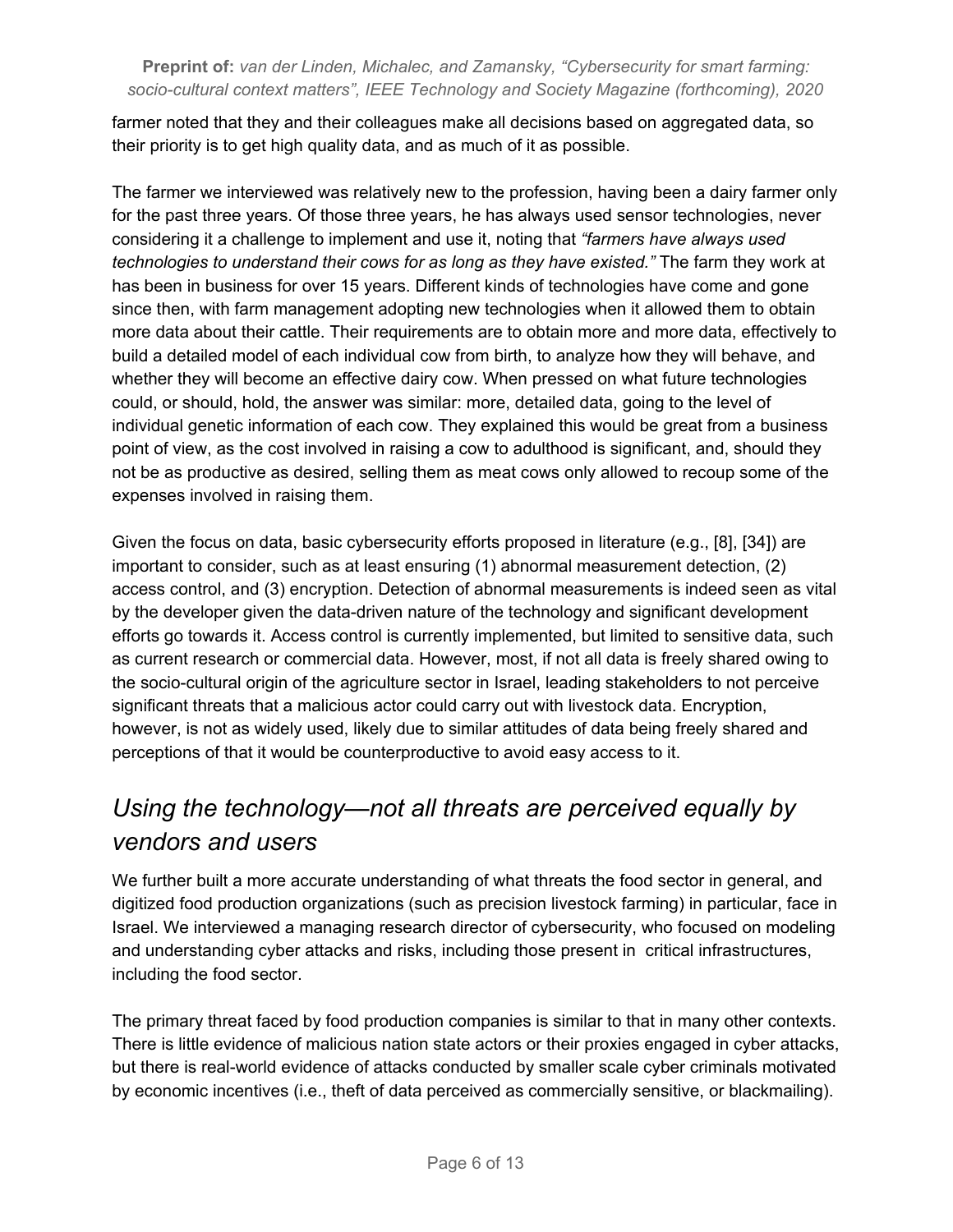As one could expect from the smaller scale, these do not focus on the operational technologies used by the food sector, as developing and conducting attacks against new technology requires an investment of time and effort to understand the hardware, build attacks, and find appropriate vectors to conduct them. Instead, attackers attempt typical attacks like ransomware and phishing to affect the information technology layer and blackmail the operators of this IT layer into making payments to unlock the hardware or avoid release of sensitive data. However, a more direct threat vector has been used as well, where cyber criminals attempt to compromise the digital infrastructure of farms through lateral movements, again attacking the information technology layer primarily (to the point of overruling almost any other attack vector) through insecure configuration. That is, attackers will attempt to log in to IT systems using standard credentials, or attempt to abuse management systems such as auto-backup scripts with embedded credentials. The key threat to technologies in the food sector faced in Israel is thus towards the *information technology (IT) layer*, coming primarily from an *economic* perspective.

From interviewing the vendor of the system we studied, these attack vectors seem particularly salient, as only one real threat was perceived: *real-time data loss*, by whatever means. Should the system crash, whether due to software bugs, environmental factors, or cyber attacks, this would be a major problem. Given that data is stored on the information technology layer, it thus seems that the existing attack vectors indeed pose a threat to the cybersecurity of the technology.

Looking at the farmers using the technology, understanding of what they do to ensure their cybersecurity, and more importantly, whether they share the same attitude towards data loss being critical paints a more nuanced picture. In interviews with users of the sensor technologies, we found that they were not as worried about data loss, whether data itself leaking by accident or being maliciously extracted. Furthermore, the farmer mentioned that to their knowledge other colleagues in the field did not worry about this either, even though they admitted to having a central local server that holds all their real-time and historical data. When asked why they did not consider data loss to be a threat, they noted two key things:

- 1. unlike the vendor, they are not worried about loss of real-time data, as this is used for day-to-day operations rather than long-term analysis and decision making; and
- 2. they simply do not consider the data as commercially sensitive. In fact, they shared it freely: "*if a veterinarian calls and asks for the data, they get it. If a researcher calls and asks for the data, they get it.*"

Farmers did note the impact that a loss of real-time data would have on their ability to immediately react to their cows, but, besides having never experienced such data loss before, noted they knew how to run their farm, and that years of experience in day-to-day work meant that they perceived the impact of not having this data on the productivity and welfare of their livestock as negligible. On the historical, or aggregated data, they explained that loss of such data is certainly an issue that has to be dealt with, as this data informs their decision-making. However, dealing with it was considered trivial because relevant data could simply be obtained from colleagues, as there is an existing culture of being open and sharing with such data.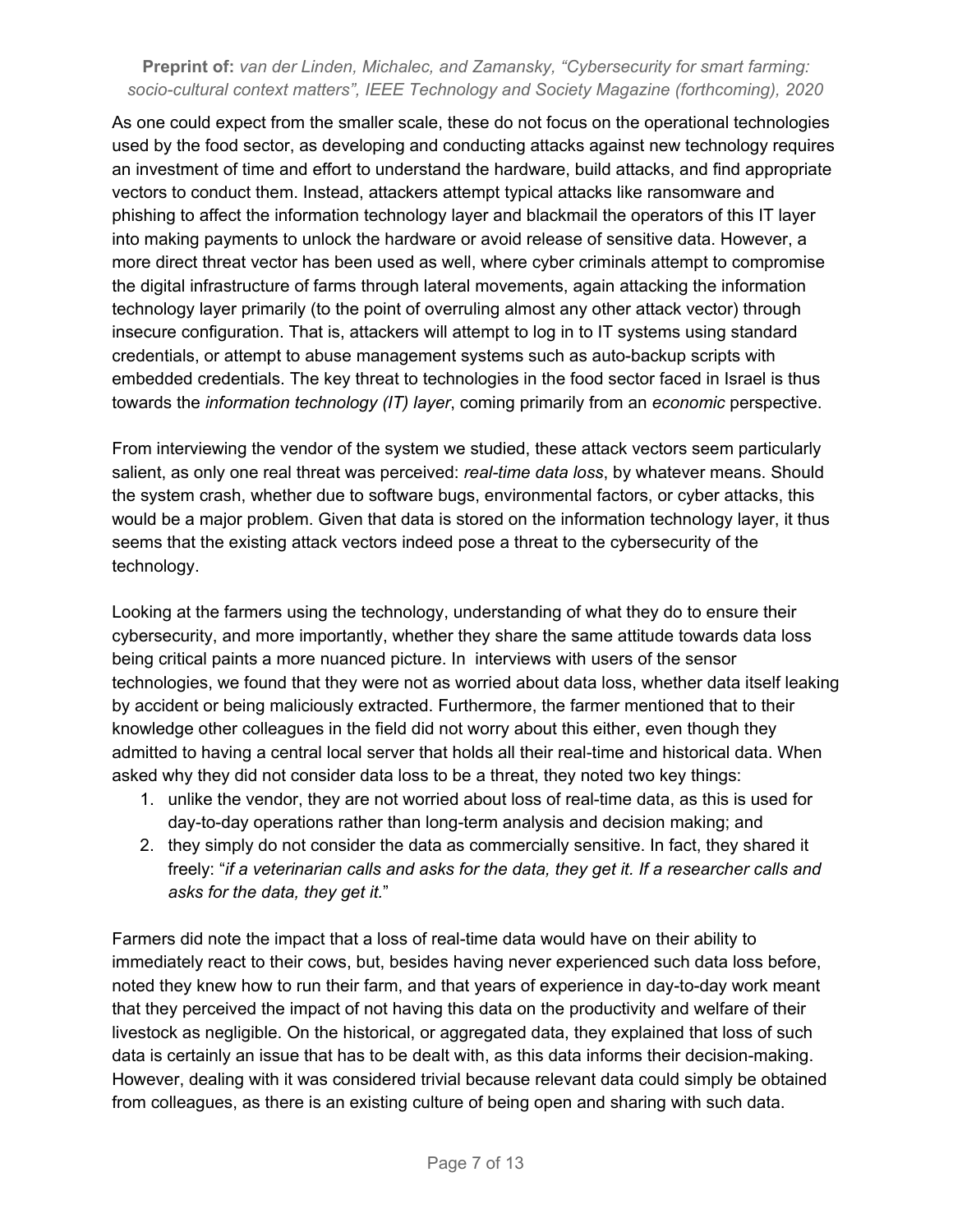They perceived this attitude towards data sharing to be grounded in the history of the agriculture sector in Israel, where farming has effectively descended from kibbutzim [singular -kibbutz -]: ideological collective communities hoping to spread socialism and equality "to all corners of the land" [22]. These communities were primarily centered around agriculture, and built on an utopian ideology of social responsibility and sharing of labor [31]. Over time, and in part due to economic crisis as well as increasing individualism, many agricultural kibbutzim became privatized, and detached from the original utopian visions, but, nonetheless, had a lasting effect on the attitude of people working in the sector. Thus, while in modern times the agriculture sector is no longer exclusively built on collective farming models, the open attitude of the people involved in the agriculture sector has prevailed. Shared responsibility is effectively seen as shared benefits, especially when it comes to data analysis. Dairy farms provide data to a central authority, which allows for more insights than any individual farmer could generate on their own with their livestock. Almost all dairy farms in the country participate in this, and benefit from the research and analysis performed centrally to understand their own cows better. As such, they are happy to share data, and do not consider it a threat if other farmers learn details of their operations (whether livestock data or even financial data), even meeting up yearly to compare and learn from each other.

Instead, farmers' primary concerns in terms of potential cyber attacks were not focused on the access to data held in their farm's IT layer per sé, but rather on the accuracy of the data captured by the operational technology, the actual physical sensors. They noted that it would be a major problem if sensors were somehow compromised and subsequently provide erroneous data without them realizing so, as this would lead to making decisions on faulty data, potentially impacting productivity and welfare of the livestock. However, they perceived this as very unlikely, assuming it to require physical access, and relevant know-how of the hardware itself. Indeed, this kind of cyber attack is unlikely given the known threat actors in this context, as corrupting data would decrease its potential value for anyone involved. Commercial sabotage could thus be a main driver for such attacks, although in this socio-cultural context such attacks would not make sense as farmers freely share data and collaborate, rather than compete. Given the dairy farmers' propensity for sharing files, and learning from each other, this thus seems an unlikely threat, as it only reduces potential value for any actors involved (less worthwhile data to learn from, whereas affected target can still learn from untampered data shared by others). Another critical aspect supporting the cybersecurity of the technology is that farmers in this culture are open to the vendor gaining access to their information technology in order to configure the operational technology. That is, they happily grant access to their systems in order to allow the vendor to set up and configure the technology—reducing the risk of poorly configured systems that are more susceptible to data breaches.

This combination of the socio-cultural origin of the agriculture sector and its lasting effect on the attitudes of farmers in terms of data sharing on the one hand, and the primary attack vector being focused on holding data ransom does not mean that this attack vector as used by cyber criminals is suddenly gone—they will still attempt to attack IT layers and steal data. But the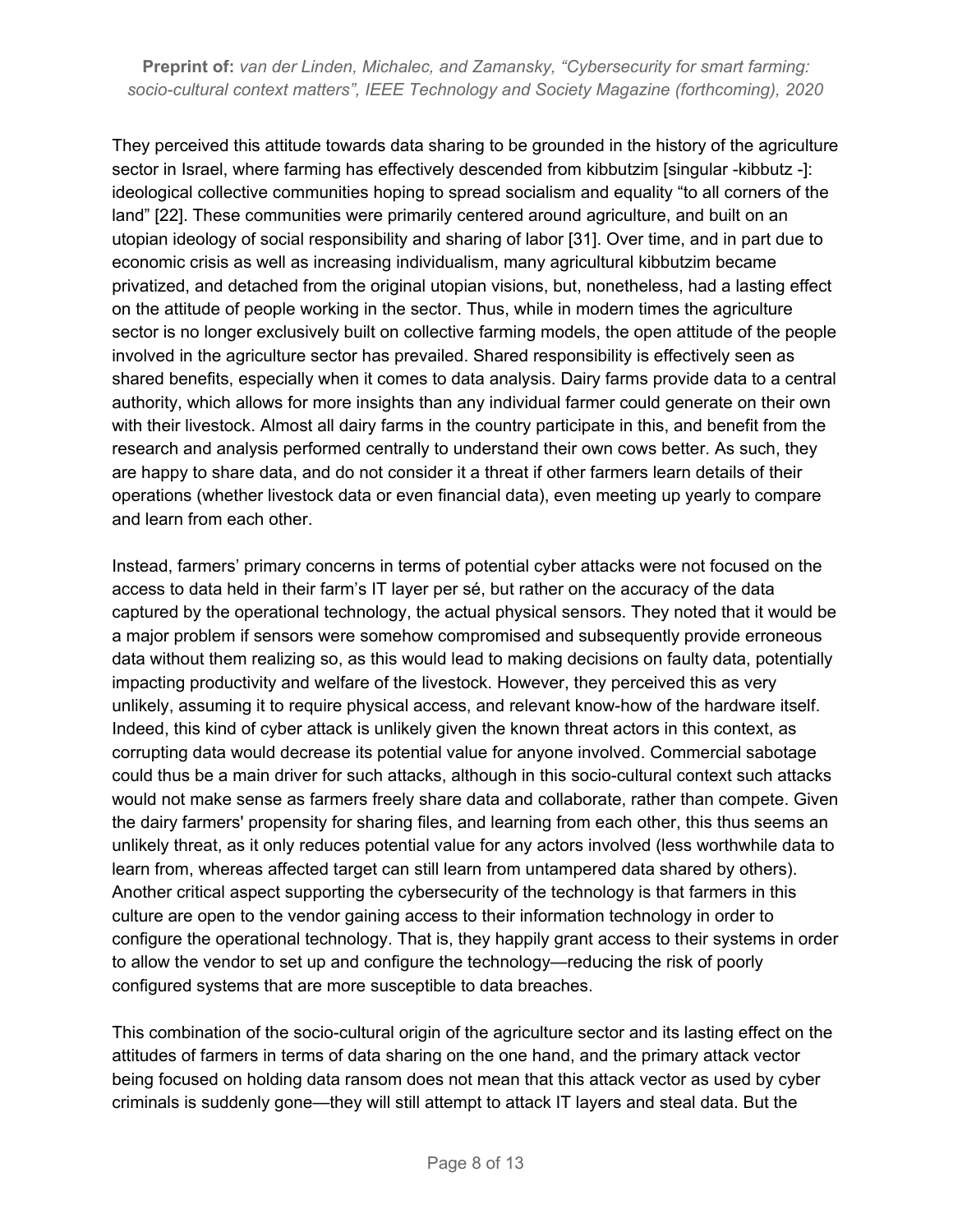*impact* of this primary threat is significantly reduced, as farmers would have no incentive to pay for e.g., unlocking encrypted data as a result of ransomware attacks, because other farmers would stand likely in solidarity with them and freely share the data they would need to continue operations.

### **Discussion—where it was made matters**

Due to its success in increasing dairy farmers' productivity, the sensor technology has been increasingly adopted outside of Israel. However, due to the cultural origins of the agriculture sector and its effect on farmers' attitudes, key cybersecurity threats faced by the technology are effectively mitigated (i.e., ransomware threats focused on 'locking' away data fail because day-to-day data is not seen as vital, and long-term data is freely shared across the sector). This may not be the case in other countries where the agriculture sector may have developed in different ways, with radically different social origins.

Returning to the U.K. context, in our interview the vendor noted complications with the technology's initial adoption in the U.K., as farmers' attitudes towards data sharing are far less open. Sensor data is perceived to be more commercially sensitive, as the sector does not engage in similar open sharing as in Israel, evidenced by the vendor's experiences, and e.g., industrial reports focused on the U.K. context noting the "leaking of confidential farm data", including livestock health and economic indicators, as a major threat [3]. This difference in attitude means that unlike in Israel, farmers may be less likely to allow the vendor access to their information technology layer to setup and configure the operational technology, *increasing the risk of poor configurations being abused as a threat vector*, and more critically, *increase the impact of such risks*, as farmers in the U.K. more likely cannot fall back on other farmers' willingness to share data. We thus argue that threats that did not make sense in one socio-cultural context, also suddenly become relevant again. Compare for example the threat of commercial sabotage, which was mitigated in Israel due to the sector *collaborating* rather than *competing*, now is no longer mitigated, being a more valid threat, and thereby likely also attracting increased attention from cyber criminals as an opportune attack vector.

Thus, it seems that adoption of technologies built in one socio-cultural context into another comes with consequences for its cybersecurity, if key assumptions for the safe and secure operation of the system *in-context* are not made explicit. This case study has raised only one example of such socio-cultural factors, notably, the openness of a sector to share, rather than compete, and how it changes the impact of cyber attacks. This changes the way that risks should be analyzed. Typically, risks are assessed by quantifying their *impact* (from, say, negligible to catastrophic) and their *likelihood* of occurring (from, say, rare to certain) (cf. [7]). For example, if we know cyber criminals are actively using ransomware attacks to lock up IT layers in the food sector, *and* we assume that devices in that layer are poorly protected against key delivery vectors (e.g., people are not trained to detect phishing, firewalls and antivirus are not kept up to date), we could say it has a high likelihood. But what would the impact be? If they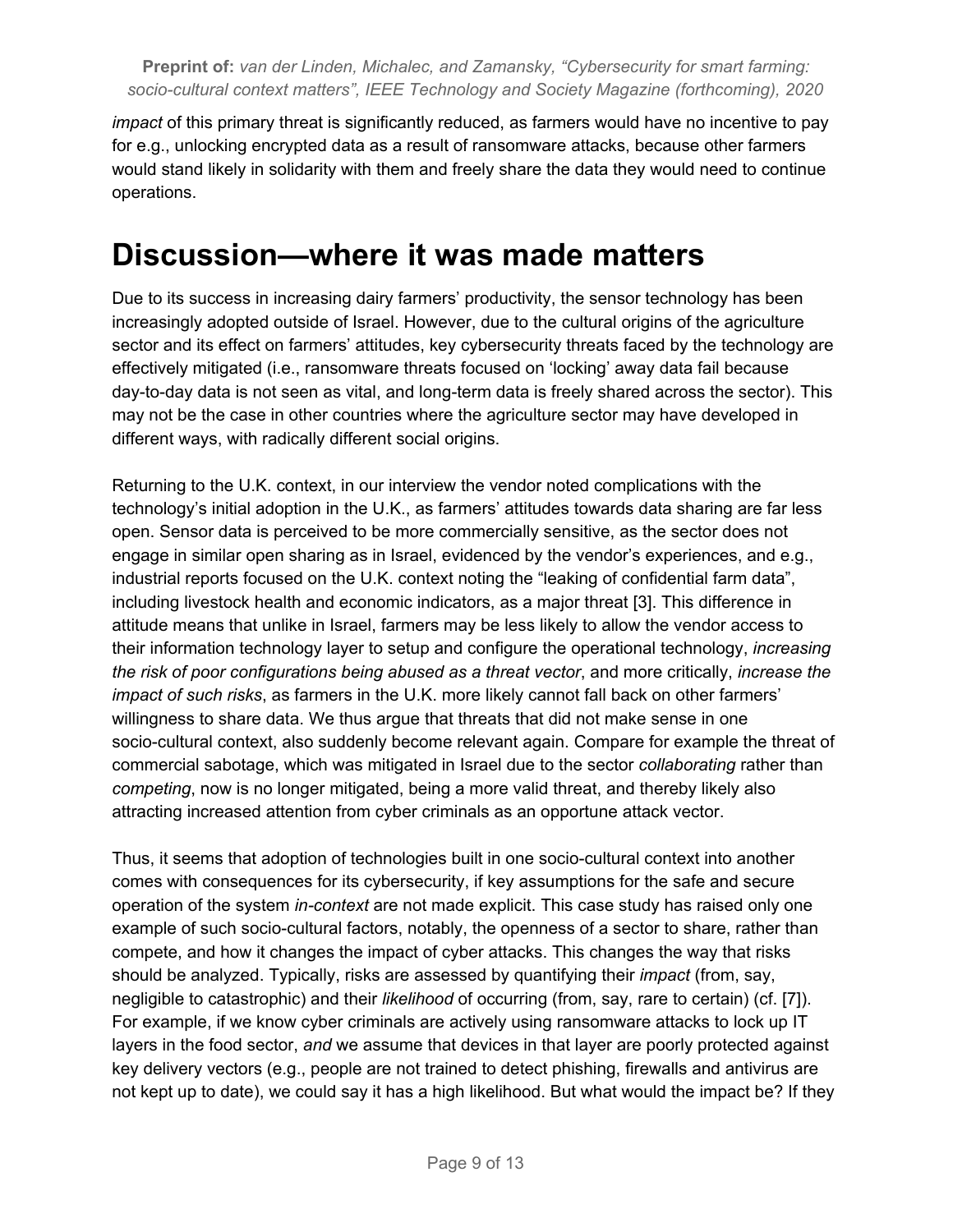succeed in an attack, and lock up data, farmers would effectively shrug, replace the computer rather than pay the ransom, and go about their day, using data willingly shared by other farmers. More realistically, the likelihood of the attack is affected by the socio-cultural context of the technology as well, as farmers are happy to allow the vendor to securely configure the technology, thereby reducing the likelihood of a poor configuration being abused as a threat vector.

The *socio-cultural context* in which technology is situated thus has an effect on the impact of a cyber attack. But the very likelihood of it from the attackers' point of view may also be affected, as cyber criminals will (eventually) realize their actions are fruitless in this context, making them drop such attack vectors for better opportunities. Thus, in order to assess the socio-culturally dependent risk of a cyber attack, both impact and likelihood need to be understood in context of the sector and the attitude of people within it. This raises an important call for research in protection of national infrastructures, or indeed, any sector to better understand digital technologies and their cybersecurity in the socio-cultural context they are situated: *what socio-cultural factors of technology development and use may alter, for better or worse, the impact and likelihood of cyber attacks?*

# **Acknowledgments.**

This research was supported by a grant from the Ministry of Science & Technology, Israel (MOST), and by the Cabot Institute Innovation Fund. The Cabot Institute for the Environment is a diverse community of 600 experts, united by a common cause: protecting our environment and identifying ways of living better with our changing planet. Together, we deliver the evidence base and solutions to tackle the challenges of food security, water, low carbon energy, city futures, environmental change and natural hazards and disasters.

## **Author biographies**

*Dirk van der Linden* is Lecturer (Assistant Professor) at Northumbria University, U.K. His research interests include software engineering, cyberpsychology, and technology for animals. Contact him at: [dirk.vanderlinden@northumbria.ac.uk.](mailto:dirk.vanderlinden@northumbria.ac.uk)

*Ola Aleksandra Michalec* is Research Associate at University of Bristol, U.K. Her research interests include policy and politics, science and technology studies, and partnership building. Contact her at: [ola.michalec@bristol.ac.uk](mailto:ola.michalec@bristol.ac.uk).

*Anna Zamansky* is Associate Professor at University of Haifa, Israel. Her research interests include information systems and technology for animals. Contact her at: [annazam@is.haifa.ac.il.](mailto:annazam@is.haifa.ac.il)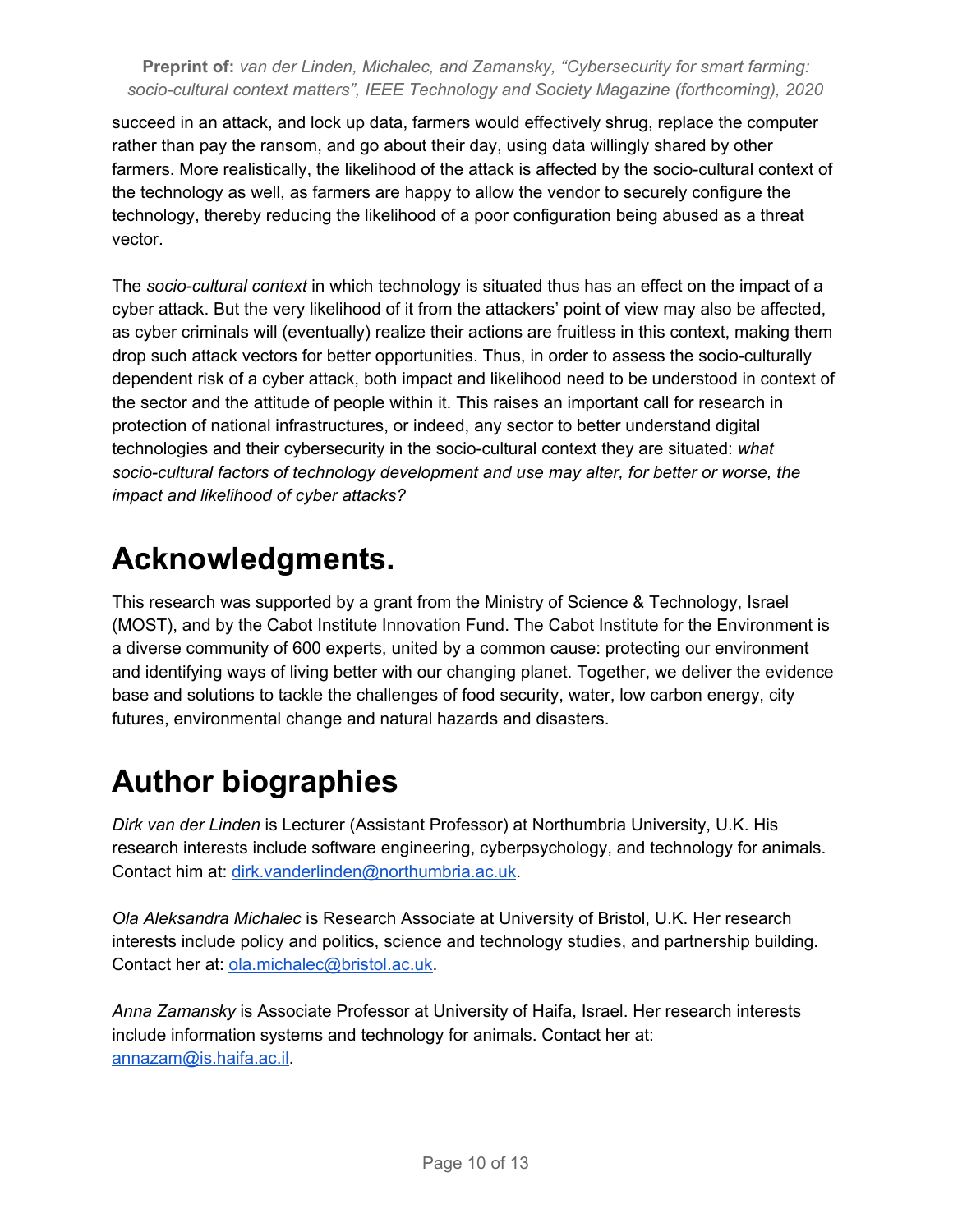### **References**

- 1. H. Assal and S. Chiasson, "Security in the Software Development Lifecycle". In *Proc. 14th Symposium on Usable Privacy and Security*, pp. 281-296, 2018.
- 2. W. de Amorim et al., "Urban challenges and opportunities to promote sustainable food security through smart cities and the 4th industrial revolution". *Land Use Policy*, 87, pp. 104065, 2019.
- 3. L. Baker and R. Green, "Cybersecurity in UK Agriculture". NCC Group Whitepaper*,* 2019.
- 4. R. Barbour, "Checklists for improving rigour in qualitative research: a case of the tail wagging the dog?" *BMJ*, 322(7294), pp. 1115–1117, 2001.
- 5. M. Bogaardt et al., "Cybersecurity in the Agrifood sector". Technical Report. Capgemini Consulting, 2016.
- 6. H. Charles et al., "Food security: the challenge of feeding 9 billion people". *Science*, 327(5967), pp. 812-818, 2010.
- 7. Y. Cherdantseva et al., "A review of cybersecurity risk assessment methods for SCADA systems". *Computers & Security*, 56, pp. 1-27, 2016.
- 8. H. Chi et al, "A Framework of Cybersecurity Approaches in Precision Agriculture". In *Proc. of the ICMLG2017 5th International Conference on Management Leadership and Governance*. pp. 90–95, 2017.
- 9. A. Dwyer, "The NHS cyber-attack: A look at the complex environmental conditions of WannaCry". *RAD Magazine*, 44, 512, pp. 25-26, 2018.
- 10. T. Duckett et al., "Agricultural Robotics: The Future of Robotic Agriculture". Technical Report, UK-RAS Network White Papers, ISSN 2398-4414, 2018.
- 11. H. van Es and J. Woodard, "Innovation in agriculture and food systems in the digital age". In *The Global Innovation Index 2017 - Innovation Feeding the World*, pp. 97-104, 2017.
- 12. M. de Goede, E. Bosma, P. Pallister-Wilkins (Eds.), "*Secrecy and Methods in Security Research: A Guide to Qualitative Fieldwork*". Routledge, 2019.
- 13. C. Grey, "Security studies and organization studies: Parallels and possibilities". *Organization*, 16(2), pp. 303-316, 2009.
- 14. M. Gupta et al., "Security and Privacy in Smart Farming: Challenges and Opportunities". *IEEE Access*, 8, pp. 34564-34584, 2020.
- 15. A. Hecht et al., "Urban Food Supply Chain Resilience for Crises Threatening Food Security: A Qualitative Study". *Journal of the Academy of Nutrition and Dietetics*, 119(2), pp. 211-224, 2019.
- 16. A. Geil et al., "Cybersecurity on the farm: an assessment of cybersecurity practices in the United States agriculture industry". International Food and Agribusiness Management Review, 21(3), pp. 317-334, 2018.
- 17. HM Government, "A UK Strategy for Agricultural Technologies". Technical Report, 2013.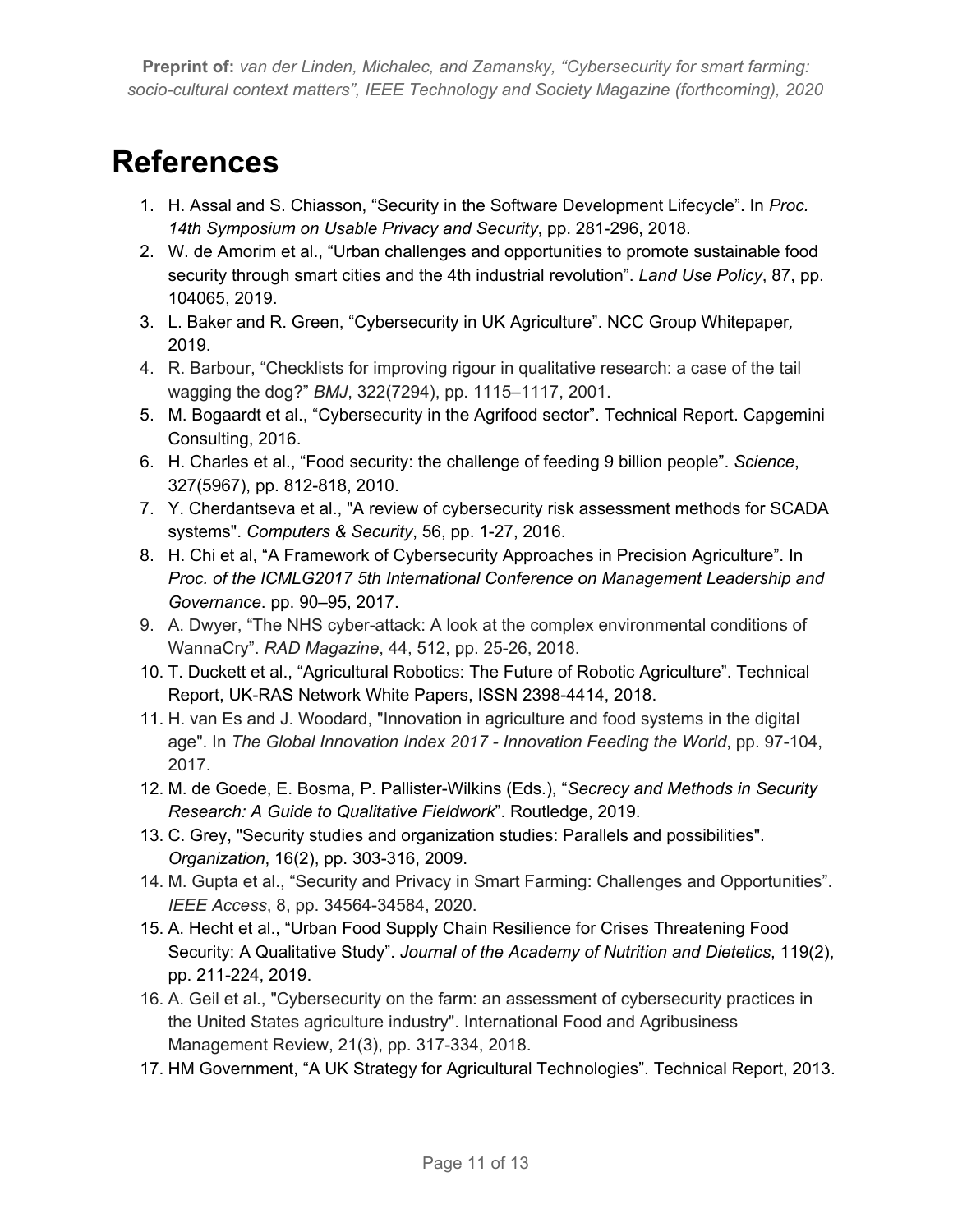- 18. HM Government, "PAS 96:2017 Guide to protecting and defending food and drink from deliberate attack". Technical Report, 2017.
- 19. HM Government (Department for Digital, Culture, Media and Sport), "Security of Network and Information Systems – Government response to targeted consultation on Digital Service Providers". Technical Report, 2018.
- 20. G. Hofstede, "*Culture's consequences: International differences in work-related values*". Sage, 1984.
- 21. D. Ivanov, A. Dolgui, and B. Sokolov, "The impact of digital technology and Industry 4.0 on the ripple effect and supply chain risk analytics". *International Journal of Production Research*, 57(3), pp. 829-846, 2019.
- 22. Y. Kislev, "Agricultural cooperatives in Israel: Past and present". In *Agricultural Transition in Post-Soviet Europe and Central Asia after 20 Years*, pp. 281-302, 2015.
- 23. P. Lavrakas, "Key informant." In An Encyclopedia of Survey Research Methods, pp. 2455, 2008.
- 24. J. Lowenberg-DeBoer and B. Erickson, "Setting the record straight on precision agriculture adoption". *Agronomy Journal*, 111(4), pp. 1552-1569, 2019.
- 25. E. Maltz, "Novel technologies: sensors, data and precision dairy farming", In Proc. North American Conference on Precision Dairy Management, pp. 1-15, 2010.
- 26. A. Michalec, "An exploratory study of the contributions to low carbon policy making in Bristol using WEF Nexus as a heuristic device". PhD Disseration, 2020.
- 27. R. Murch et al., "Cyberbiosecurity: An Emerging New Discipline to Help Safeguard the Bioeconomy", *Frontiers in Bioengineering and Biotechnology*, 6, pp. 1-6, 2018.
- 28. E. Pierpaoli et al., "Drivers of precision agriculture technologies adoption: a literature review". *Procedia Technology* 8, pp. 61–69, 2013.
- 29. Reuters, "RPT-Milking it: Israel leads the way in dairy tech", May 19, 2015.
- 30. H. de Ruiter et al., "Global cropland and greenhouse gas impacts of UK food supply are increasingly located overseas". *Journal of The Royal Society Interface* 13(114), pp. 1-10, 2016.
- 31. T. Simons and P. Ingram, "The kibbutz for organizational behavior". *Research in Organizational Behavior*, 22, pp.283-343, 2000.
- 32. J. Schiere et al., "System thinking in agriculture: an overview". In *Emerging challenges for farming systems–lessons from Australian and Dutch agriculture*, pp. 87-105, 2004.
- 33. S. Vatanasakdakul, W. Tibben, and J. Cooper, "What prevents B2B eCommerce adoption in developing countries?: a socio-cultural perspective." *In Proc. 17th Bled eCommerce Conference*, pp. 1-15, 2004.
- 34. J. West, "A Prediction Model Framework for Cyber-Attacks to Precision Agriculture Technologies". *Journal of Agricultural & Food Information*, pp. 1–24, 2018.